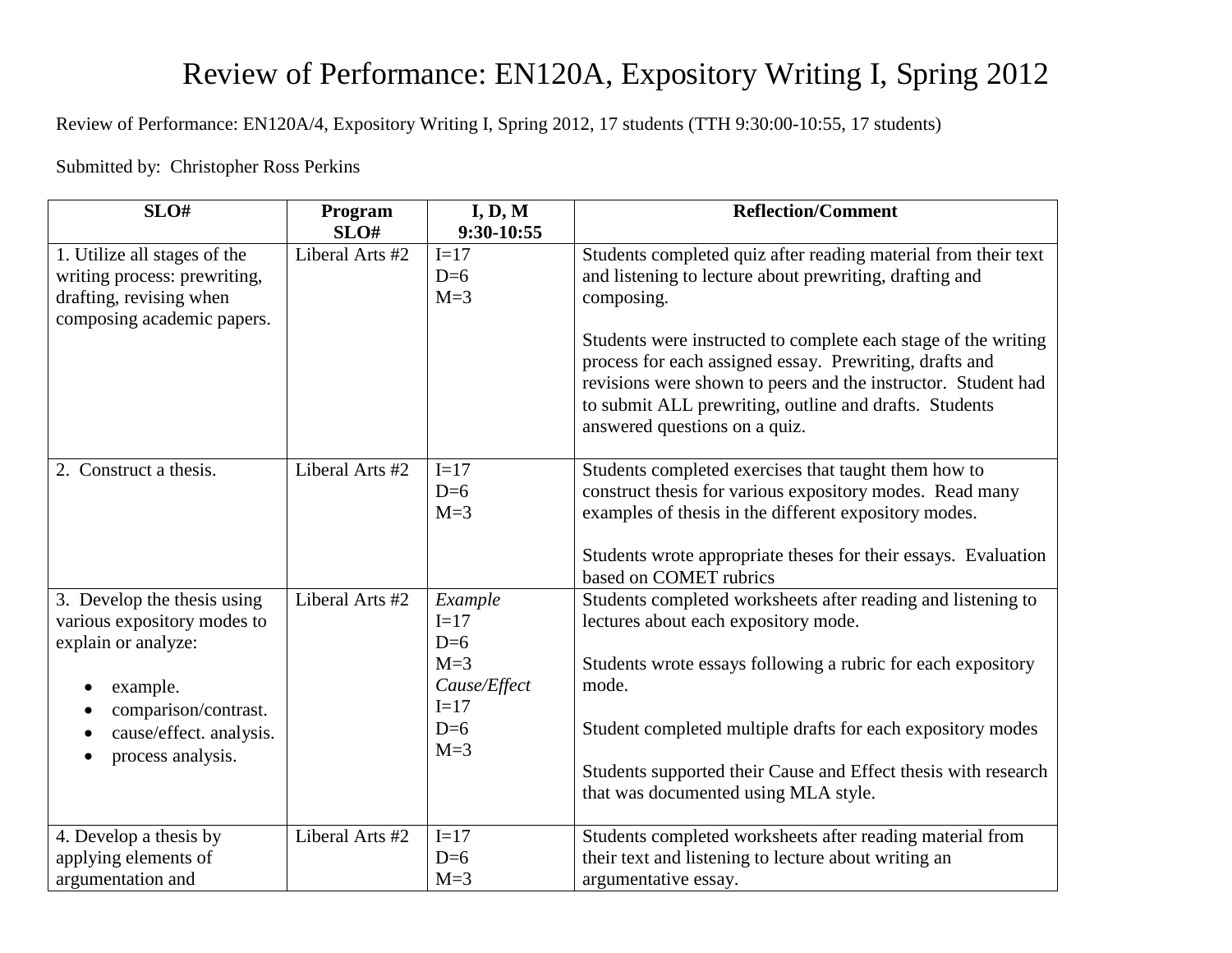| persuasion.                   |                 |        | Students supported their argumentative thesis with research<br>that was documented using MLA style. |
|-------------------------------|-----------------|--------|-----------------------------------------------------------------------------------------------------|
| 5. Illustrate an awareness of | Liberal Arts #2 | $I=17$ | Students discussed about audience, purpose and tone and the                                         |
| the concepts of audience,     |                 | $D=6$  | effect that they play on the development of their essay. Have                                       |
| purpose and tone.             |                 | $M=3$  | to complete worksheet before each essay on audience,                                                |
|                               |                 |        | purpose and tone.                                                                                   |
|                               |                 |        |                                                                                                     |
| 6. Draft a composition that   | Liberal Arts #2 | $I=17$ | Students completed worksheets that focused on unity and                                             |
| exhibits unity, coherence and |                 | $D=6$  | coherence. Answered questions on quiz.                                                              |
| logical organization of       |                 | $M=3$  |                                                                                                     |
| information.                  |                 |        |                                                                                                     |
| 7. Utilize word processing    | Liberal Arts #2 | $I=17$ | Students submitted typed final drafts of their essays.                                              |
| software such as MS Word to   |                 | $D=6$  |                                                                                                     |
| format, draft, save, revise,  |                 | $M=3$  | Students were given opportunities weekly to revise and edit                                         |
| and print compositions.       |                 |        | their essays in the English computer lab during class sessions.                                     |
| Also, monitor spelling,       |                 |        |                                                                                                     |
| grammar, and through the      |                 |        |                                                                                                     |
| use of electronic technology. |                 |        |                                                                                                     |

#### **Additional observations:** EN120A/7 Late submissions were not accepted.

7 out of 11 "F" were due to violating the attendance policy for the class.

## **Special comments:**

| Grade          | 9:30 Class    |
|----------------|---------------|
|                | (17 students) |
|                | 2             |
| B              | 0             |
| $\overline{C}$ |               |
| D              | 3             |
| F              | 11            |
| Withdraw       | 3             |